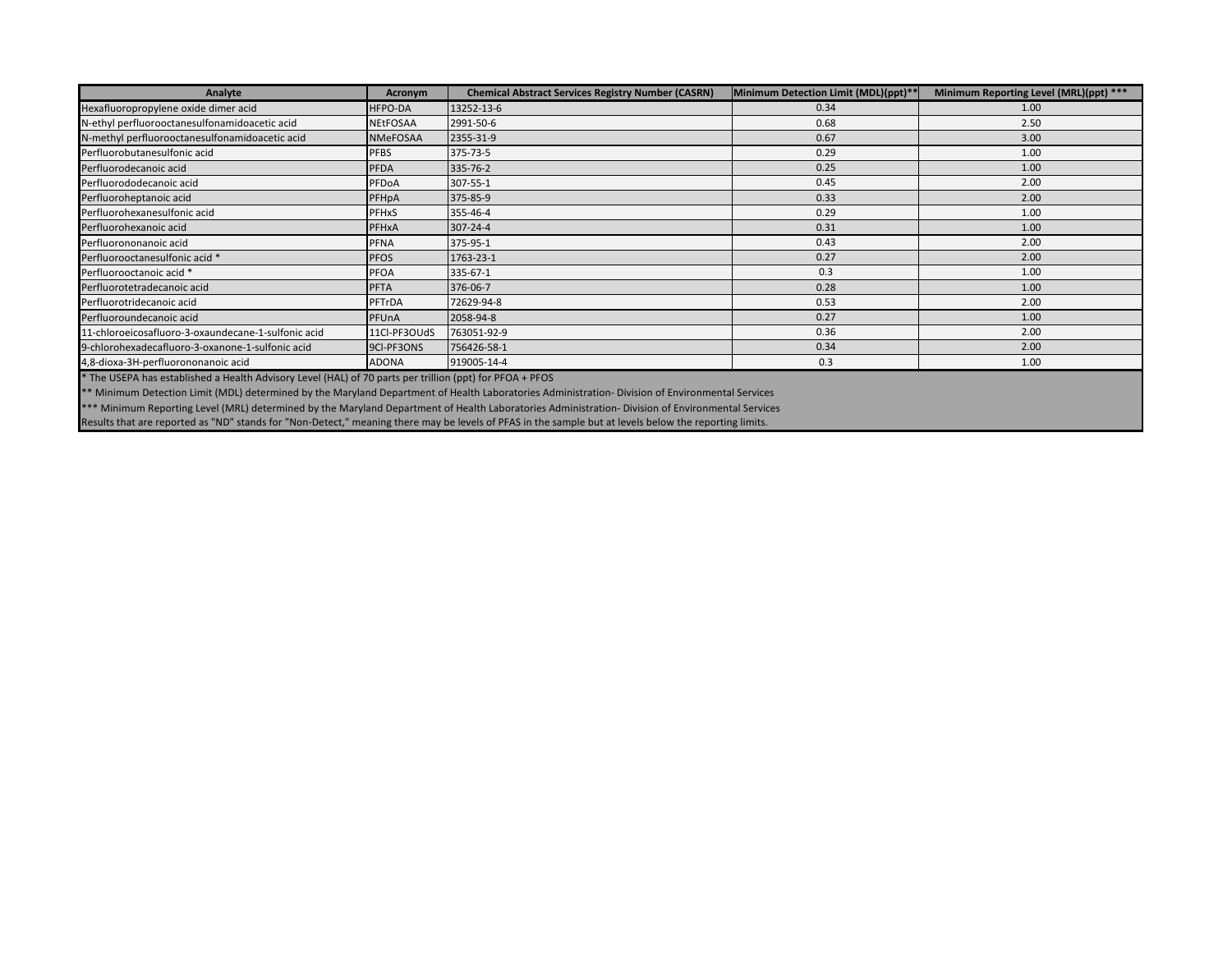|                                                                                   | System #* System Name                                                                                                                 | Water Treatment Plant Name Water Treatment Plant #   Total PFOAPPOS   PFOS   PFOA  <br>Total FOA/FFOS Cocontration > 70 ppt                                                      |                                 |                        |      | Water Sourc                                                                                                                                                                                                                                                                                                          | Comment                                                                                                                                    |
|-----------------------------------------------------------------------------------|---------------------------------------------------------------------------------------------------------------------------------------|----------------------------------------------------------------------------------------------------------------------------------------------------------------------------------|---------------------------------|------------------------|------|----------------------------------------------------------------------------------------------------------------------------------------------------------------------------------------------------------------------------------------------------------------------------------------------------------------------|--------------------------------------------------------------------------------------------------------------------------------------------|
|                                                                                   | OWN OF HAMPSTEA                                                                                                                       | WTP 11 ( WELLS 24 & )                                                                                                                                                            |                                 |                        |      |                                                                                                                                                                                                                                                                                                                      | al finished water sample                                                                                                                   |
| 006-0003-TP08<br>006-0003-TP08<br>006-0003-RW24<br>006-0003-RW25                  | OWN OF HAMPSTEAD<br>OWN OF HAMPSTEAD<br>OWN OF HAMPSTEAD                                                                              |                                                                                                                                                                                  |                                 | 240.3<br>283.1<br>9.42 |      |                                                                                                                                                                                                                                                                                                                      | frmation finished water sample<br>sated groundwater sample from Well 2<br>sated groundwater sample from Well 2                             |
| 006-0015-TP06<br>006-0015-RW06                                                    | <b>ITY OF WESTMINSTER</b><br>CITY OF WESTMINSTER                                                                                      | TP - VOTECH WELL &<br><b>VOTECH WELL &amp;</b>                                                                                                                                   |                                 |                        |      |                                                                                                                                                                                                                                                                                                                      | nished water sample<br>Untreated groundwater sample from Well &                                                                            |
|                                                                                   | .<br>YAN OF THURMONT<br>YAN OF THURMONT                                                                                               | - WELL 8<br>- WELL 8                                                                                                                                                             |                                 |                        |      | ts Total PFOA/PFOS Concentration < 70 ppt<br>35.3 11.6 THURMONT & FROMOST<br>34.5 11 THURMONT & FROMOST<br>35.83 11.02 THURMONT & FROMOST                                                                                                                                                                            |                                                                                                                                            |
| 10-0023-TPOCE                                                                     |                                                                                                                                       | ELL 8                                                                                                                                                                            | EPOS                            | $rac{45.5}{46.02}$     |      | OOLESVILLE 3 MO73                                                                                                                                                                                                                                                                                                    | itial finished water sample<br>onfirmation finished water sample<br>rireated groundwater sample from Well &<br>itial finished water sample |
|                                                                                   |                                                                                                                                       | TP-WELL3<br>TP-WELL3<br>ELL3                                                                                                                                                     |                                 |                        |      |                                                                                                                                                                                                                                                                                                                      | ion <sup>g</sup> mation finished water sample.<br>Intreated groundwater sample from                                                        |
| 007-0011-TP02A                                                                    | TOWN OF ELKTON                                                                                                                        | WTP - WELL 3<br>WTP - WELL 3                                                                                                                                                     | TP02A                           | $\frac{29.78}{27.22}$  |      | 6.88 22.9 WELL 3 CE045556<br>7.03 20.19 WELL 3 CE045556<br>Total PFOA/PFOS Concentration < 28 pp                                                                                                                                                                                                                     | Initial finished water sample                                                                                                              |
| 010-0011-TPD                                                                      | FORT DETRICK                                                                                                                          |                                                                                                                                                                                  | TPOS                            | ND                     |      |                                                                                                                                                                                                                                                                                                                      |                                                                                                                                            |
| 12-0002-TPD                                                                       | HAPEL HILL - ABERDEEN PROVING GROUP                                                                                                   | FILTRATION WITP-MONOCACY RIMER<br>BUILDING #250 WTP- APG NORTH<br>POTOMAC RIMER FILTER PLANT<br>STEVENSON ROAD SCW                                                               |                                 |                        |      | ND ND MONOCACY RMER                                                                                                                                                                                                                                                                                                  |                                                                                                                                            |
| 006-0002-TP                                                                       | REEDOM DISTRIC                                                                                                                        | FILTER PLANT-LIBERTY RESERVOI                                                                                                                                                    |                                 |                        |      | ND ND<br>ND ND POTOMAC RIVER<br>ND ND TELEGRAPH ROAD<br>ND ND LIBERTY RESERVED<br>ND 6.37 ND LIBERTY RESERVED                                                                                                                                                                                                        |                                                                                                                                            |
| 007-0011-TP                                                                       | WN OF ELKTON<br><b>OWN OF ELKTON</b>                                                                                                  | <b>ELK CREEK FILTER PLAN</b>                                                                                                                                                     |                                 |                        |      |                                                                                                                                                                                                                                                                                                                      |                                                                                                                                            |
| 007-0011-TP03A<br>007-0011-TP03B<br>007-0011-TP03C<br>007-0017-TP01               | fOWN OF ELKTON<br>fOWN OF ELKTON<br>htty Point VA Medical Center                                                                      | LKTON TP - WELL 1R<br>LKTON TP - WELL 2R<br>LKTON TP - WELL 5<br>USQUEHANNA FILTER FLANT                                                                                         | TPO<br>TPO                      |                        |      |                                                                                                                                                                                                                                                                                                                      |                                                                                                                                            |
| 007-0018-TP01<br>007-0020-TP01                                                    | own of Perryville<br>Yort Deposit                                                                                                     | USQUEHANNA FILTER PLANT<br>USQUEHANNA FILTER PLANT                                                                                                                               | TPO                             |                        |      | ND 637 Big Elk Creek<br>ND 637 Big Elk Creek<br>ND ND 272<br>ND 7272 Well 5<br>ND 7272 Well 5<br>ND ND 5000 phomes River<br>ND 129 phomes River                                                                                                                                                                      |                                                                                                                                            |
| 10-0005-TP                                                                        | <b>IY OF BRUNSING</b>                                                                                                                 | TOMAC RIVER FLTER PLAI                                                                                                                                                           | ₩                               |                        |      | 1.29 Potomac River<br>1.89 Lingances Cree<br>2.22 WINTERS RUN                                                                                                                                                                                                                                                        |                                                                                                                                            |
|                                                                                   | MARYLAND AMERICAN WATER COMPANY                                                                                                       | NGANORE OREEK FILTER PLAN<br>INTERS RUN FILTER PLANT                                                                                                                             | TPO                             |                        | 2.65 |                                                                                                                                                                                                                                                                                                                      |                                                                                                                                            |
| 012-0003-TP01<br>012-0003-TP02<br>012-0012-TP01<br>015-0003-TP01<br>021-0010-TP01 | by of Rodwile<br>ITY OF HAGERSTOWN                                                                                                    | WATERS HUNTELTER PLANT<br>VTP 2 - BYNUM RUN WELL<br>SUSQUEHANNA FLTER PLANT<br>VOTOMAC RIVER FLTER PLANT<br>K C WLLSON FLTER PLANT                                               | TPO                             |                        |      | 26 222 WWITH REAL PARK WELL HAGH 10<br>3.28 2.26 Sunguharra River<br>ND 2.35 Potomac River<br>ND ND POTOMAC RWER: Edgarent Reser                                                                                                                                                                                     |                                                                                                                                            |
| 021-0017-TPD                                                                      |                                                                                                                                       |                                                                                                                                                                                  | $\frac{170}{160}$               |                        |      | ND 1.41 POTOMAC RIVER<br>7.19 7.53 Park Wells 184 194                                                                                                                                                                                                                                                                |                                                                                                                                            |
| 022-0004-TP02<br>030-0002-TP02                                                    | IOWN OF SHARPSBURG<br>CITY OF SALISBURY<br>CITY OF SALISBURY<br>City of Baltimore                                                     | SHARPSBURG FETER PLANT<br>PARK WTP<br>MONTEBELLO FETER PLANT 1 + 2                                                                                                               |                                 |                        |      | 7.19 7.53 Park Wells 16A 17A 78.18.8<br>2.25 1.12 Paleo Wells 1&2<br>ND 1.98 Loch Raven (Baltionre Pipe)<br>2.06 2.27 LIBERTY RESERVOR                                                                                                                                                                               |                                                                                                                                            |
| 030-0002-TPC                                                                      | City of Baltimore<br>FOWN OF HAMPSTEAD                                                                                                | SHBURTON FETER PLANT<br>VTP 5 (WELLS 11 & 12)                                                                                                                                    |                                 |                        |      |                                                                                                                                                                                                                                                                                                                      |                                                                                                                                            |
| 006-0003-TP03<br>006-0003-TP05<br>006-0003-TP07<br>006-0003-TP09                  | INN OF HAMPSTEA<br>INN OF HAMPSTEA<br>INN OF HAMPSTEA                                                                                 | (TP 6 (WELL 13)<br>(TP 8 (WELL 19)<br>UMPHOUSE 10 (WELLS 22 & 23)                                                                                                                | TPO<br>TPO                      |                        |      |                                                                                                                                                                                                                                                                                                                      |                                                                                                                                            |
| 006-0003-TP10<br>006-0003-TP11<br>006-0003-TP12                                   | WIN OF HAMPSTEA<br>OWN OF HAMPSTEAD<br>OWN OF HAMPSTEAD<br>OWN OF HAMPSTEAD                                                           | <b>TP 12 (WELL 26)</b><br>P 13 (WELL 27)<br>P 14 (WELLS 28,29 &30)<br>Third (MELL 31)                                                                                            | TPI<br>TPI<br>TPI:              | $rac{3.33}{12.0}$      |      |                                                                                                                                                                                                                                                                                                                      |                                                                                                                                            |
|                                                                                   |                                                                                                                                       |                                                                                                                                                                                  | TP13                            | 4.25                   |      |                                                                                                                                                                                                                                                                                                                      |                                                                                                                                            |
| 006-0003-TP13<br>006-0003-RW14-W33                                                | OWN OF HAMPSTEAD<br>OWN OF HAMPSTEAD                                                                                                  | WESTWOOD PARK WTP - WELL #32<br>STANBURY WTP                                                                                                                                     | TP14<br>tW14-W2                 |                        |      | ND 4.26 WESTWOOD PARK 32 CL880257<br>ND ND STANBURY WELL 33                                                                                                                                                                                                                                                          | reated groundwater from Well                                                                                                               |
| 006-0003-TP14<br>006-0003-RW14-V<br>006-0015-TP01<br>006-0015-TP02                | OWN OF HAMPSTEAD<br>OWN OF HAMPSTEAD<br>ITY OF WESTMINSTER<br>ITY OF WESTMINSTER                                                      | <b>CONSURY WTP<br/>CRANSURY WTP<br/>CRANSERRY WTP<br/>WTP - COUNTY SHOP WELL 3</b>                                                                                               |                                 |                        |      | $\begin{tabular}{ c c c c c c } \hline $10$ & $120$ & $200$ & $1014$ & $1014$ \\ \hline $10$ & $120$ & $1200$ & $1014$ & $1014$ & $1014$ & $1014$ & $1014$ & $1014$ & $1014$ \\ \hline $10$ & $161$ & $2000$ & $2000$ & $1014$ & $2014$ & $2014$ & $2014$ & $2014$ & $2014$ & $2014$ \\ \hline $120$ & $2000$ & $20$ |                                                                                                                                            |
| 006-0015-TPO                                                                      | ITY OF WESTMINSTER                                                                                                                    | P-ARPORT WELL 4<br>TP - CENTER ST WELLS                                                                                                                                          | TPO<br>TPO                      |                        |      |                                                                                                                                                                                                                                                                                                                      |                                                                                                                                            |
| 006-0015-TP04<br>006-0015-TP05<br>006-0015-TP07                                   | ITY OF WESTMINSTER<br>ITY OF WESTMINSTER<br><b>ITY OF WESTMINSTER</b>                                                                 | TP - KRIDERS CHURCH WELLS<br>JONTZ PROP ANGS WELLS 9, 10                                                                                                                         | TPO<br>TPO                      |                        |      |                                                                                                                                                                                                                                                                                                                      |                                                                                                                                            |
| 006-0015-TF<br>006-0015-TP09<br>006-0015                                          | TY OF WESTMINSTER                                                                                                                     | ARFARO WELL 7<br>oops Mill                                                                                                                                                       | TPOS                            | $\frac{NO}{14}$        |      | ND ND ROOPS MILL (WELL 11) CL943169                                                                                                                                                                                                                                                                                  |                                                                                                                                            |
|                                                                                   | OWN OF NORTH EAST                                                                                                                     |                                                                                                                                                                                  | TPO                             |                        |      |                                                                                                                                                                                                                                                                                                                      |                                                                                                                                            |
| 007-0016-TP02<br>007-0016-TP01<br>011-0004-TP01<br>012-0001-TP01                  | <b>ITY OF ABERDEEN</b>                                                                                                                | LESSUE PET PLT NORTH EAST CA<br>ROLLING MILL FTP LITTLE NECK<br>FRIENDSVILLE FETER PLANT<br>ABERDEEN WTP                                                                         | TPO<br>TPO                      |                        |      | ND 138 NORTH EAST CREEK and Inteless<br>ND 239 NORTH EAST CREEK and Inteless<br>ND 124 YOUGHOGHENY RIVER<br>14.4 8.28 Abendeen Wells 8,1.4R,5,6,7,15,12,11,10                                                                                                                                                        |                                                                                                                                            |
| 01-0016-TP<br>007-0015-TPO                                                        | <b>N/ALE SANITARY COMME</b><br>LKTON WEST                                                                                             | ED HEL COMPLEXWIP<br>YCAMORE WTP - WELL 2                                                                                                                                        |                                 |                        |      | MD ND Walks 12,3,46 and Labor Springs 152<br>3.09 23.98 SYCAMORE WELL 2 CE731699<br>2.09 23.98 SYCAMORE WELL 2 CE731699<br>2.05 29 20 40 PHURMONT 7 PRESSED HURMONT<br>ND ND Walks 12,3                                                                                                                              |                                                                                                                                            |
| 010-0023-TPO<br>010-0023-TPO                                                      | EKTON WEST<br>OWN OF THURMONT<br>OWN OF THURMONT<br>OWN OF WALKERSVILLI                                                               | TP - WELLS 3, 4 & 3<br>TP - WELL 7<br>TP - WELLS 1, 2, 3                                                                                                                         |                                 |                        |      |                                                                                                                                                                                                                                                                                                                      |                                                                                                                                            |
| 012-0016-TP01<br>012-0016-TP02                                                    | <b>WRFORD COUNTY D.P.W</b>                                                                                                            | ERRYMAN WTP<br>HVRE DE GRACE FP SUS                                                                                                                                              | TPO!<br>TPO:                    |                        |      |                                                                                                                                                                                                                                                                                                                      |                                                                                                                                            |
| 012-0015-TP03<br>015-0005-TP02<br>015-0005-TP01<br>021-0002-TP03                  | RFORD COUNTY D.P.                                                                                                                     | bingdon Filter Plant<br>ATUXENT FILTER PLANT<br>OTOMAC FILTER PLANT<br>ITP 3- KEEDYSVILLE PLANT                                                                                  | $\frac{170}{100}$               |                        |      |                                                                                                                                                                                                                                                                                                                      |                                                                                                                                            |
| 021-0002-TP                                                                       | IASHINGTON SUBURBAN SANTARY COMMISS<br>IASHINGTON SUBURBAN SANTARY COMMISS<br>OONSBORO - KEEDYSVILLE<br>ONSBORO - KEEDYSVLLI          |                                                                                                                                                                                  | TPO:<br>TPO!                    | 3.75                   |      |                                                                                                                                                                                                                                                                                                                      |                                                                                                                                            |
| 021-0002-TP02<br>021-0012-TPD                                                     | OONSBORO - KEEDYSVLLE                                                                                                                 | TP 2- WELL 8                                                                                                                                                                     | TPO                             |                        |      | NO NO REGIONALES<br>2.6 November 174, 2008<br>2.6 November 174, 2008<br>2.6 No 174 Standard Rose<br>2.6 No 174 Standard Rose<br>2.7 No 174 Standard Rose<br>2.7 No 174 Standard Rose<br>2.7 No 175 No 175 No 175 No 175 No 175 No 175 No 17                                                                          |                                                                                                                                            |
| 023-0001-TPO                                                                      | dwn of Hancock<br>Dwn of Berlin<br>Dwn of Berlin                                                                                      | (TP.2- WELLS<br>OWELLTON AVE WTP- WL<br>RANKLIN AVE WTP - WL02                                                                                                                   |                                 |                        |      |                                                                                                                                                                                                                                                                                                                      |                                                                                                                                            |
| 023-0001-TP03<br>006-0012-TP01<br>06-0012-TPD<br>06-0012-TPD                      | OWN OF BERLIN<br>ITY OF TANEYTOWN<br><u>TY OF TANEYTOWN</u><br>TY OF TANEYTOWN                                                        | RANCH ST WTP - VILO3<br>/TP 1 WELL 8                                                                                                                                             |                                 |                        |      |                                                                                                                                                                                                                                                                                                                      |                                                                                                                                            |
| 006-0012-TPC<br>006-0012-TPC                                                      |                                                                                                                                       | YTP 2 WELL 9<br>YTP 3 WELLS 11 + 12<br>YTP 5 WELL 14<br>YTP 6 CARROLL VISTA WELL 15                                                                                              | TPO                             |                        |      |                                                                                                                                                                                                                                                                                                                      |                                                                                                                                            |
| 006-0012-TP03<br>006-0012-TP03<br>006-0013-TP04<br>007-0242-TP01<br>007-0242-TP01 | STY OF TANEYTOWN<br>SITY OF TANEYTOWN<br>UITY OF TANEYTOWN<br>USTY MEADOWS ? / HIGHLAND HILLS M.H.P<br>USTY MEADOWS ? MOBLE HOME PARK | TIP T CARROLL WSTAWELL #15<br>TIP T CARROLL WSTAWELL #15<br>OWN HALL WELLS 1 & 3<br>TIP - WELLS 1 A, 2A, 1B<br>TIP 1 WELLS 1 AND 2                                               |                                 |                        |      |                                                                                                                                                                                                                                                                                                                      |                                                                                                                                            |
|                                                                                   |                                                                                                                                       |                                                                                                                                                                                  |                                 |                        |      |                                                                                                                                                                                                                                                                                                                      |                                                                                                                                            |
| 010-0018-TP01<br>010-0018-TP02                                                    | OWN OF MIDDLETOWN<br>OWN OF MIDDLETOWN                                                                                                | VTP 1<br>P2-WELLS 15 AND 16                                                                                                                                                      | TPO:<br>TPO:                    |                        |      |                                                                                                                                                                                                                                                                                                                      |                                                                                                                                            |
|                                                                                   |                                                                                                                                       | TP BROOKRIDGE WELLS 22 AND 2<br>TP PARK RIDGE WELLS #13<br>TP14 HALLIE HILL2 WELL 14&15 WL                                                                                       | TPO<br>TPI:                     |                        |      |                                                                                                                                                                                                                                                                                                                      |                                                                                                                                            |
| 006-0006-TP13<br>006-0006-TP14<br>006-0006-TP15                                   | WN OF MANCHESTE                                                                                                                       | GH SCHOOL PLANT                                                                                                                                                                  | TPH                             |                        |      |                                                                                                                                                                                                                                                                                                                      |                                                                                                                                            |
| 006-0006-TP02<br>006-0006-TP04<br>006-0006-TP07                                   | OWN OF MANCHESTER<br>OWN OF MANCHESTER<br>OWN OF MANCHESTER                                                                           |                                                                                                                                                                                  | TPO<br>TPO<br>TPO               |                        |      | NO 1.5 HOLLAND DR WIRL 21 GL73001<br>NO 2.51 BACHMAR RD (WELL 4) CL73004<br>NO 2.51 BACHMAR RD (WELL 4) CL73004<br>NO 2.87 PATRICKA COMPLY WELL 30 RL PVMS CL85287<br>NO 2.87 CROSSROADS 2 WELL 30 RL PVMS CL85287<br>NO 1.65 CROSSROADS 2 WE                                                                        |                                                                                                                                            |
| 006-0006-TP08<br>006-0006-TP09                                                    | OWN OF MANCHESTER<br>WIN OF MANCHESTER                                                                                                | INTP & CROSSROADS OVERLOOK<br>INTP & CROSSROAD OVERLOOK                                                                                                                          | TPOS                            |                        |      |                                                                                                                                                                                                                                                                                                                      |                                                                                                                                            |
| 35-0005-TP10<br>006-0006-TP11<br>006-0006-TP12<br>006-0017-TP01-V                 | OWN OF MANCHESTER<br>OWN OF MANCHESTER<br>(AKEFIELD VALLEY                                                                            | TP 10 MANCHESTER FARMS - WE<br>alie Hd WTP<br>ERRER ROAD - 3 WELLS<br>/TP - WELLS 1                                                                                              | $\frac{TP10}{TP11}$             |                        |      |                                                                                                                                                                                                                                                                                                                      |                                                                                                                                            |
| 006-0017-TP01-W2A<br>007-0209-TP01                                                | AKEFIELD VALLEY<br>ENJAMNS VILLAGE/HOMESTEAD M.H.P                                                                                    | TP - WELLS 2A<br>TP - BENJ 1, 2 & HOME 2, 3, 4                                                                                                                                   |                                 |                        |      | NO 33 MANCHESTER FARMS B INVELTO CLOSED NO 122 HALL TO CROSSET AND THE HIGH WIREL TO CROSSET NO 154 MANUSCRIP FARMS ROUND TO THE REVOLUTOR CONTRACT NO 154 MANUSCRIP FACTOR NO 154 MANUSCRIP (1975) AND INCOLL TO THE STATE S                                                                                        | nished water sample collected with Wakefield 1 run                                                                                         |
| 10-0030-TPC<br>15-0002-TPC                                                        | W DESIGN - FREDERICK COUR<br>-----------------------                                                                                  | W DESIGN PLANT 1 + 2                                                                                                                                                             | TPO                             |                        |      |                                                                                                                                                                                                                                                                                                                      |                                                                                                                                            |
| 015-0002-TP06<br>015-0002-TP06                                                    | OWN OF POOLESVILLE                                                                                                                    | TP - WELL 6<br>TP - WELL 8                                                                                                                                                       | TPOS                            |                        |      |                                                                                                                                                                                                                                                                                                                      |                                                                                                                                            |
|                                                                                   | WWW. OF POOLESVILLE                                                                                                                   | DD RD WTP- WELLS 7, 9, & 10<br><b>/TP BRIGHTWELL CROS</b><br>/TP STONEY SPRINGS                                                                                                  | $\frac{TP12}{TP12}$             |                        |      |                                                                                                                                                                                                                                                                                                                      |                                                                                                                                            |
| 015-0002-TP12<br>015-0002-TP13<br>015-0002-TP11<br>022-0005-TP01                  | DWN OF POOLESVILLE<br>DWN OF POOLESVILLE<br>DWN OF SHARPTOWN                                                                          | TP WELL 456                                                                                                                                                                      | $\frac{1}{100}$                 |                        |      | NO 198 POOLESVILLE 13 (ELGIN WELL) MOSH 215<br>5.09 3.39 POOLESVILLE 12 (STONEY SPRINGS) MOSH 2612<br>NO NO WELL 4 WICKSON, WELL 5 WITSPOS                                                                                                                                                                           |                                                                                                                                            |
| 006-0007-TPO                                                                      | own of Mount Airy<br>Yan of Mount Airy                                                                                                | VTP PROSPECT WEST WELL 123-<br>VTP WATERSVILLE EAST WELL 56                                                                                                                      |                                 |                        |      |                                                                                                                                                                                                                                                                                                                      |                                                                                                                                            |
| 006-0007-TP0:<br>006-0007-TP0-                                                    | yan of Mount Airy<br>Yan of Mount Airy                                                                                                | NTP WELLS 7 AND 11<br>NTP WELL SUMMIT RIDGE #8 & #:                                                                                                                              | $\frac{1}{2}$                   |                        |      |                                                                                                                                                                                                                                                                                                                      |                                                                                                                                            |
| 006-0008-TP03V<br>006-0008-TP03W                                                  | WWW.OF NEW WINDSO<br>WIN OF NEW WINDSOR                                                                                               | TP WELL 9<br>LLSDE WTP WELLS 1 & 2<br>LLSDE WTP WELLS 1 & 2                                                                                                                      | TPO3                            |                        |      |                                                                                                                                                                                                                                                                                                                      | ished water sample collected with Well 1 nunring<br>nished water sample collected with Well 2 nunning                                      |
| 07-0223-TPO                                                                       | APLE HILL MOBLE ESTATES<br>DWN OF MYERSVILLE<br>DWN OF MYERSVILLE<br>DWN OF MYERSVILLE                                                | NTP - WELL 1<br>NTP LITTLE CATOC<br>VSHLEY WTP                                                                                                                                   |                                 |                        |      |                                                                                                                                                                                                                                                                                                                      |                                                                                                                                            |
| 10-0020-TPD<br>110-0020-TPD<br>110-0020-TPD                                       |                                                                                                                                       | TP DEERWOODS WELLS                                                                                                                                                               | TP03                            |                        |      |                                                                                                                                                                                                                                                                                                                      |                                                                                                                                            |
| 10-0036-TPD<br>11-0001-TPD                                                        | JBERTYTOWN APARTMENT<br>TOWN OF ACCIDENT                                                                                              | TP - WELLS 1 & 2<br>CUTH STREET WTP                                                                                                                                              |                                 |                        |      | ND 1.3 Wels 1,2<br>ND 1.33 SOUTH STREET WELL GA720257                                                                                                                                                                                                                                                                |                                                                                                                                            |
| 12-0009-TPD<br>114-0001-TPD<br>121-0001-TPD                                       | TOWN OF DARLINGTON<br>TOWN OF BETTERTON<br>blehfeld                                                                                   | ell 1+2<br>elferion WTP<br>/TP-1-Wels 1 + 2                                                                                                                                      |                                 |                        |      | 5.88 2.91 WELL 2 HA5505<br>ND ND Wells 1,2<br>3.06 ND Wells 1,2<br>2.46 1.02 Well 3                                                                                                                                                                                                                                  |                                                                                                                                            |
| 021-0001-TP0<br>021-0001-TP0<br>001-0011-TPC                                      | ighfield<br>TY OF FROSTBURG                                                                                                           | VTP 2-Wel 3<br>VTP 3-Wel 4<br>ROSTBURG FILTER PLANT                                                                                                                              | TPO2<br>TPO                     |                        |      | ND ND Well4                                                                                                                                                                                                                                                                                                          |                                                                                                                                            |
| 01-0033-TPO                                                                       | VAN OF WESTERNPOR                                                                                                                     |                                                                                                                                                                                  |                                 |                        |      | ND ND PINEY RESERVOR<br>ND ND SAVAGE RIVER RESERVIOR (UNITL)                                                                                                                                                                                                                                                         |                                                                                                                                            |
| 006-0215-TP0<br>007-0025-TP0<br>011-0003-TP0<br>011-0005-TP0                      | JLLIVANS TRALER COUR<br>YAN OF CHARLESTOWN<br>OWN OF OAKLAND                                                                          | r moor BURG FILLER PLANT<br>WEBTERNPORT WTP - SAVELL 42<br>WTP HOUSE WELL 41 & WELL 42<br>BLOOMNGTON FILTER PLANT<br>BROADTOND FILTER PLANT<br>BRTD 1. WFI 1.7<br>WTD 1. WFI 1.7 | TPO<br>TPO<br>$\frac{170}{100}$ |                        |      | ND 4.95 Wels 1,2<br>2.05 ND CICOL STREET WELL CE802612; CE881999; CE8<br>ND ND Sevage River<br>ND ND BROADFORD INTAKE                                                                                                                                                                                                |                                                                                                                                            |
| I23-1051-TP                                                                       | <b>BAYSDE VILLAGE</b>                                                                                                                 | $-WELL2$                                                                                                                                                                         |                                 |                        |      | ND ND OLD WELL 1 WOOSCO38                                                                                                                                                                                                                                                                                            |                                                                                                                                            |
| 31-0015                                                                           | DLAND-LONACONING                                                                                                                      | HALESTOWN FP JACKSON RI<br>KONTZ FILTER PLANT KOONTJ                                                                                                                             | TPO:<br>TPO:<br>TPO:            |                        |      | Battrence Shes<br>ND   ND   CHARLESTOWN RESERVOIR; CH<br>ND   ND   KOONTZ RESERVOIR: KOONTZ                                                                                                                                                                                                                          |                                                                                                                                            |
| 001-0018-TP03<br>001-0031-TP01<br>001-0212-TPO                                    | MIDLAND-LONACONING<br>RECKLEY SPRING COMMUNITY WATER<br>GREEN RIDGE BOYS CAMP                                                         | KOONTZ FETER PLANT KOONTZ RU<br>GEMORE-MIXAND FP EUGLICK RUN<br>RECKLEY SPRING WTP<br>WTP - WELLS 1, 2, 3                                                                        |                                 |                        |      | NO HE NUGRICAR SERVARE KUGHIZ (AUMORS: NUGRICI FAMIROSXUANI ZAHISIRKANI HADI NE NUGLIAR CHARGE 3 HUNA<br>NO HE NUGLIARD GLIACHE RESERVOR GLIACHE ( (EUKLEK RN) HUNATR GLIACHE 3 (EUKLEK 2) AU80289; GLIACRE 3 HUN<br>NO HE NO WELL 1                                                                                 |                                                                                                                                            |
| 10-0010-TP<br>10-0015-TP03                                                        | <b>City of Frederick</b>                                                                                                              | IP WELLS 1235 RANBOW LAKE<br>ESTER RIDINGLE FILTER PLANT                                                                                                                         |                                 |                        |      | Rainbow Lake                                                                                                                                                                                                                                                                                                         |                                                                                                                                            |
|                                                                                   |                                                                                                                                       |                                                                                                                                                                                  | TROT<br>TROT                    |                        |      | ND ND Flahing Creek Reservoir<br>ND ND WELL 1 GA940821                                                                                                                                                                                                                                                               |                                                                                                                                            |
|                                                                                   |                                                                                                                                       |                                                                                                                                                                                  |                                 |                        |      | ND ND NEW WELL GARAGTED CLD WELL GARS1393<br>ND ND NEW WELL GARAGTED CLD WELL 3 GARSTER, MEADOW M                                                                                                                                                                                                                    |                                                                                                                                            |
|                                                                                   | 11 Reference CWS-WTPs were also monitored during this phase<br>All results are in parts per trillion (ppt)                            |                                                                                                                                                                                  |                                 |                        |      |                                                                                                                                                                                                                                                                                                                      |                                                                                                                                            |
|                                                                                   |                                                                                                                                       |                                                                                                                                                                                  |                                 |                        |      |                                                                                                                                                                                                                                                                                                                      |                                                                                                                                            |